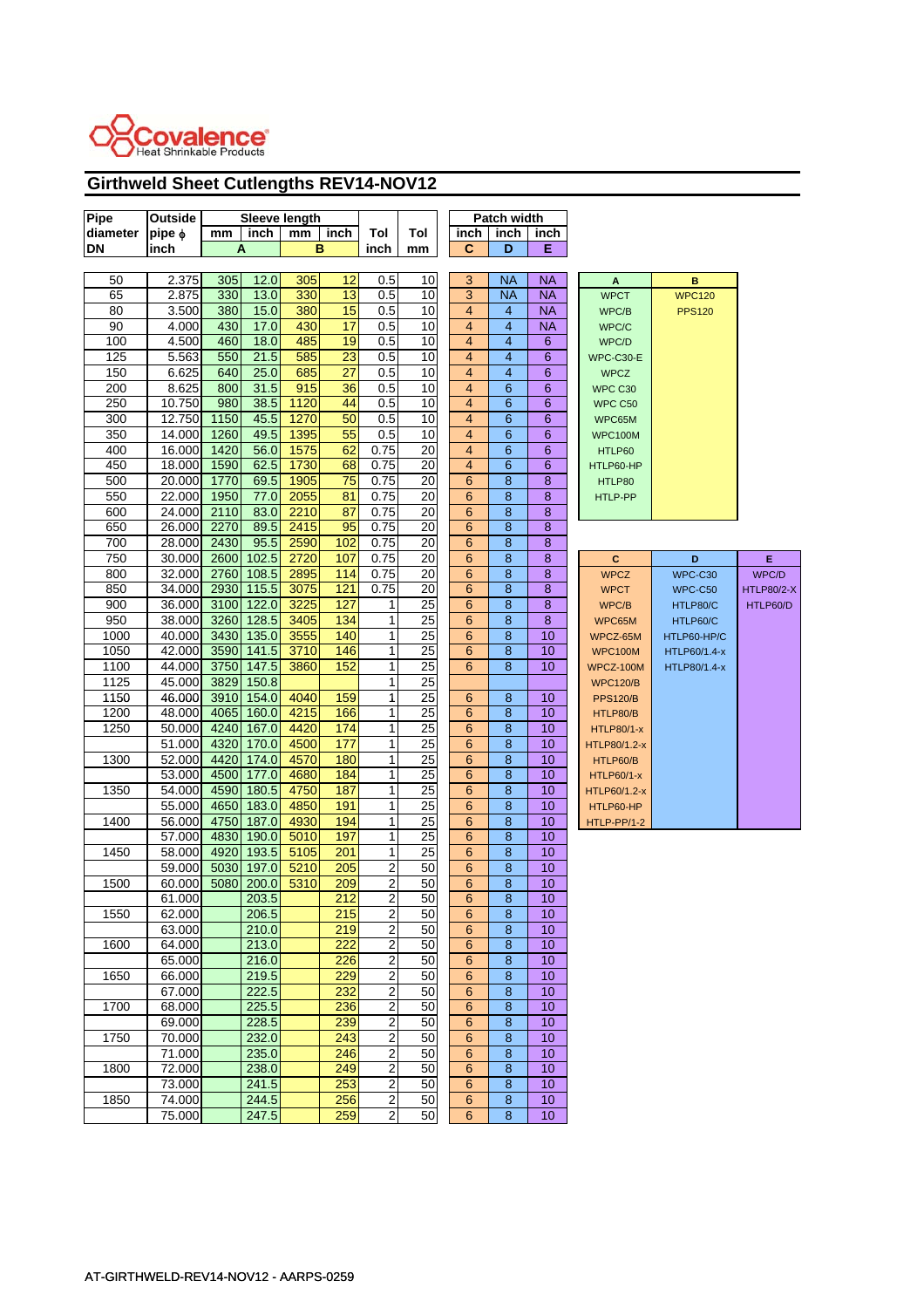| Pipe     | Outside            | Sleeve length |                |    |                  |                                    |     | Patch width          |        |          |                          |                  |                   |
|----------|--------------------|---------------|----------------|----|------------------|------------------------------------|-----|----------------------|--------|----------|--------------------------|------------------|-------------------|
| diameter | $pipe \phi$        | mm            | inch           | mm | inch             | Tol                                | Tol | inch                 | inch   | inch     |                          |                  |                   |
| DN       | inch               |               | A              |    | в                | inch                               | mm  | $\mathbf C$          | D      | Е        |                          |                  |                   |
|          |                    |               |                |    |                  |                                    |     |                      |        |          |                          |                  |                   |
| 1900     | 76.000             |               | 250.5          |    | 263              | $\boldsymbol{2}$                   | 50  | 6                    | 8      | 10       |                          |                  |                   |
|          | 77.000             |               | 254.0          |    | 266              | $\overline{2}$                     | 50  | 6                    | 8      | 10       |                          |                  |                   |
| 1950     | 78.000             |               | 257.0          |    | 270              | $\sqrt{2}$                         | 50  | $6\phantom{1}6$      | 8      | 10       |                          |                  |                   |
|          | 79.000             |               | 260.0          |    | 273              | $\overline{2}$                     | 50  | 6                    | 8      | 10       |                          |                  |                   |
| 2000     | 80.000             |               | 263.0          |    | 276              | $\overline{2}$                     | 50  | 6                    | 8      | 10       | Α                        | в                |                   |
|          | 81.000             |               | 266.5          |    | 280              | $\overline{2}$                     |     | 6                    | 8      | 10       | <b>WPCT</b>              | <b>WPC120</b>    |                   |
| 2050     | 82.000             |               | 269.5          |    | 283              | $\overline{2}$                     |     | 6                    | 8      | 10       | WPC/B                    | <b>PPS120</b>    |                   |
|          | 83.000             |               | 272.5          |    | 287              | $\overline{2}$                     |     | 6                    | 8      | 10       | WPC/C                    |                  |                   |
| 2100     | 84.000             |               | 276.0          |    | 290              | $\overline{2}$                     |     | $6\phantom{1}6$      | 8      | 10       | WPC/D                    |                  |                   |
|          | 85.000             |               | 279.0          |    | 293              | $\overline{2}$                     |     | 6                    | 8      | 10       | WPC-C30-E                |                  |                   |
| 2150     | 86.000             |               | 282.0          |    | 297              | $\overline{2}$                     |     | 6                    | 8      | 10       | <b>WPCZ</b>              |                  |                   |
|          | 87.000             |               | 285.0          |    | 300<br>304       | $\boldsymbol{2}$                   |     | $6\phantom{1}6$      | 8      | 10       | WPC C30                  |                  |                   |
| 2200     | 88.000<br>89.000   |               | 289.0<br>292.0 |    | 307              | $\boldsymbol{2}$<br>$\overline{2}$ |     | 6                    | 8<br>8 | 10<br>10 | WPC C50                  |                  |                   |
|          | 90.000             |               | 295.0          |    | 310              | $\boldsymbol{2}$                   |     | 6<br>$6\phantom{1}6$ | 8      | 10       | WPC65M                   |                  |                   |
|          | 91.000             |               | 298.5          |    | 314              | $\boldsymbol{2}$                   |     | $6\phantom{1}6$      | 8      | 10       | <b>WPC100M</b><br>HTLP60 |                  |                   |
|          | 92.000             |               | 301.5          |    | 317              | $\overline{2}$                     |     | $6\phantom{1}$       | 8      | 10       | HTLP60-HP                |                  |                   |
|          | 93.000             |               | 304.5          |    | 321              | $\overline{2}$                     |     | 6                    | 8      | 10       | HTLP80                   |                  |                   |
|          | 94.000             |               | 308.0          |    | 324              | $\boldsymbol{2}$                   |     | 6                    | 8      | 10       | <b>HTLP100</b>           |                  |                   |
|          | 95.000             |               | 311.0          |    | 327              | $\overline{2}$                     |     | 6                    | 8      | 10       | HTLP-PP                  |                  |                   |
|          | 96.000             |               | 314.5          |    | 331              | $\overline{2}$                     |     | $6\phantom{1}6$      | 8      | 10       |                          |                  |                   |
|          | 97.000             |               | 317.5          |    | 334              | $\boldsymbol{2}$                   |     | 6                    | 8      | 10       |                          |                  |                   |
|          | 98.000             |               | 321.0          |    | 338              | $\overline{2}$                     |     | 6                    | 8      | 10       | $\mathbf{C}$             | D                | E                 |
|          | 99.000             |               | 324.0          |    | 341              | $\overline{2}$                     |     | $6\phantom{1}6$      | 8      | 10       | <b>WPCZ</b>              | WPC-C30          | WPC/D             |
|          | 100.000            |               | 329.0          |    | 344              | $\boldsymbol{2}$                   |     | 6                    | 8      | 10       | <b>WPCT</b>              | WPC-C50          | <b>HTLP80/2-X</b> |
|          | 101.000            |               | 333.0          |    | 348              | $\overline{2}$                     |     | 6                    | 8      | 10       | WPC/B                    | <b>HTLP100/C</b> | HTLP60/D          |
|          | 102.000            |               | 336.0          |    | 351              | $\overline{2}$                     |     | $6\phantom{1}6$      | 8      | 10       | WPC65M                   | HTLP80/C         |                   |
|          | 103.000            |               | 339.0          |    | 354              | $\overline{\mathbf{c}}$            |     | 6                    | 8      | 10       | WPC65M/A                 | HTLP60/C         |                   |
|          | 104.000            |               | 343.0          |    | 358              | $\overline{2}$                     |     | 6                    | 8      | 10       | <b>WPC100M</b>           | HTLP60-HP/C      |                   |
|          | 105.000            |               | 346.0          |    | 361              | $\overline{c}$                     |     | $6\phantom{1}$       | 8      | 10       | WPC100M/A                | HTLP60/1.4-1.55  |                   |
|          | 106.000            |               | 349.0          |    | 365              | $\boldsymbol{2}$                   |     | 6                    | 8      | 10       | <b>WPC120/B</b>          | HTLP60/1.4-1     |                   |
|          | 107.000            |               | 353.0          |    | 368              | $\overline{2}$                     |     | 6                    | 8      | 10       | <b>PPS120/B</b>          | HTLP80/1.4-1     |                   |
|          | 108.000            |               | 356.0          |    | 371              | $\mathbf 2$                        |     | 6                    | 8      | 10       | HTLP80/B                 | HTLP-PP/C        |                   |
|          | 109.000            |               | 359.0          |    | $\overline{375}$ | $\overline{2}$                     |     | 6                    | 8      | 10       | HTLP80/1-1.5             |                  |                   |
|          | 110.000            |               | 363.0          |    | 378              | $\overline{2}$                     |     | 6                    | 8      | 10       | HTLP80/1.2-1             |                  |                   |
|          | 111.000            |               | 366.0          |    | 382              | $\overline{2}$                     |     | 6                    | 8      | 10       | HTLP60/B                 |                  |                   |
|          | 112.000            |               | 369.0          |    | 385              | $\overline{2}$                     |     | 6                    | 8      | 10       | HTLP60/1-1.5             |                  |                   |
|          | 113.000            |               | 373.0          |    | 388              | $\sqrt{2}$                         |     | 6                    | 8      | 10       | HTLP60/1.2-1             |                  |                   |
|          | 114.000            |               | 376.0          |    | 392              | $\overline{2}$                     |     | 6                    | 8      | 10       | HTLP60-HP                |                  |                   |
|          | 115.000            |               | 379.0          |    | 395              | $\overline{2}$                     |     | 6                    | 8      | 10       | HTLP-PP/1-2              |                  |                   |
|          | 116.000            |               | 383.0          |    | 399              | $\overline{2}$                     |     | 6                    | 8      | 10       |                          |                  |                   |
|          | 117.000            |               | 386.0          |    | 402              | 2                                  |     | 6                    | 8      | 10       |                          |                  |                   |
|          | 118.000<br>119.000 |               | 389.0<br>392.0 |    | 405<br>409       | $\boldsymbol{2}$<br>$\overline{2}$ |     | 6                    | 8      | 10<br>10 |                          |                  |                   |
|          | 120.000            |               | 396.0          |    | 412              | $\overline{c}$                     |     | 6<br>$6\phantom{1}$  | 8<br>8 | 10       |                          |                  |                   |
|          | 121.000            |               | 399.0          |    | 417              | $\overline{2}$                     |     | $6\phantom{1}$       | 8      | 10       |                          |                  |                   |
|          | 122.000            |               | 402.0          |    | 419              | 2                                  |     | 6                    | 8      | 10       |                          |                  |                   |
|          | 123.000            |               | 406.0          |    | 422              | $\overline{\mathbf{c}}$            |     | $\,$ 6 $\,$          | $\bf8$ | 10       |                          |                  |                   |
|          | 124.000            |               | 409.0          |    | 426              | $\overline{2}$                     |     | $6\phantom{1}$       | $\bf8$ | 10       |                          |                  |                   |
|          | 125.000            |               | 412.0          |    | 429              | $\overline{2}$                     |     | $6\phantom{1}6$      | 8      | 10       |                          |                  |                   |
|          | 126.000            |               | 416.0          |    | 433              | $\overline{2}$                     |     | $6\phantom{1}6$      | 8      | 10       |                          |                  |                   |
|          | 127.000            |               | 419.0          |    | 436              | $\mathbf 2$                        |     | $6\phantom{1}6$      | 8      | 10       |                          |                  |                   |
|          | 128.000            |               | 422.0          |    | 439              | 2                                  |     | 6                    | 8      | 10       |                          |                  |                   |
|          | 129.000            |               | 426.0          |    | 443              | $\overline{2}$                     |     | $6\phantom{1}6$      | 8      | 10       |                          |                  |                   |
|          | 130.000            |               | 429.0          |    | 446              | $\overline{2}$                     |     | $\,6$                | 8      | 10       |                          |                  |                   |
|          | 131.000            |               | 432.0          |    | 449              | $\overline{2}$                     |     | $\,6$                | $\bf8$ | 10       |                          |                  |                   |
|          | 132.000            |               | 435.0          |    | 453              | $\overline{2}$                     |     | $6\phantom{1}6$      | 8      | 10       |                          |                  |                   |
|          | 133.000            |               | 439.0          |    | 456              | $\overline{2}$                     |     | $6\phantom{1}$       | 8      | 10       |                          |                  |                   |
|          | 134.000            |               | 442.0          |    | 460              | $\overline{2}$                     |     | $6\phantom{1}$       | 8      | 10       |                          |                  |                   |
|          | 135.000            |               | 445.0          |    | 463              | $\overline{c}$                     |     | $6\phantom{1}$       | $\bf8$ | 10       |                          |                  |                   |
|          | 136.000            |               | 449.0          |    | 466              | $\overline{2}$                     |     | 6                    | 8      | 10       |                          |                  |                   |